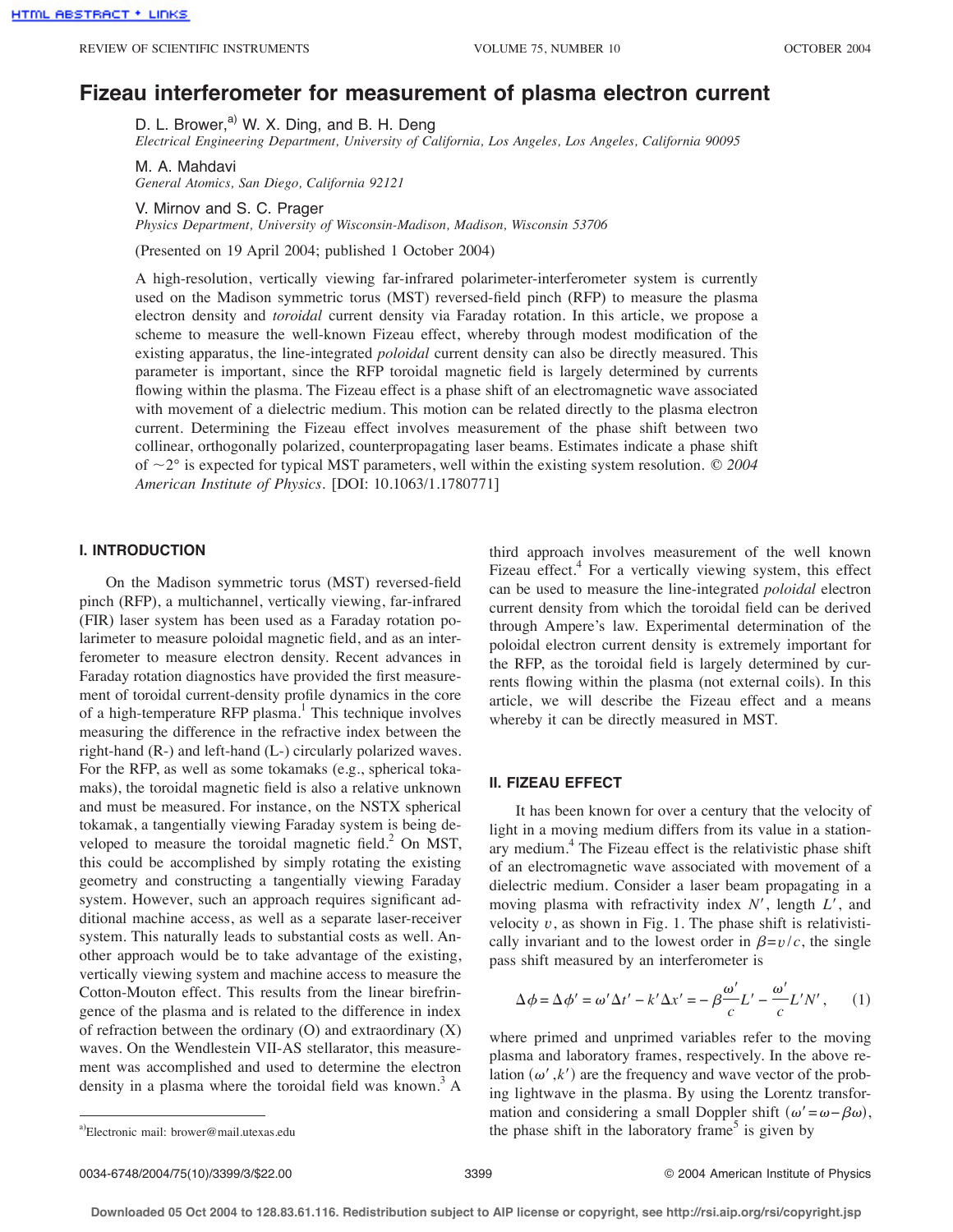

FIG. 1. Schematic diagram of the Fizeau effect.

$$
\Delta \phi \approx -\frac{\omega}{c} L' N - \beta \frac{\omega}{c} L' \left( 1 - N - \omega \frac{\partial}{\partial \omega} N \right). \tag{2}
$$

The first term on the right-hand side (RHS) of Eq. (2) is the phase shift,  $\Delta \phi_0$ , which is normally measured by an interferometer for a stationary plasma. The second term on the RHS of Eq. (2) is the additional phase change caused by plasma motion. The phase difference measured by a Fizeau interferometer (i.e., interferometer with counterpropagating beams following the same optical path) in a plasma using an O-mode wave  $(N^2 = 1 - \omega_{pe}^2 / \omega^2)$  is

$$
\delta = \frac{1}{\omega c^2} \int v \,\omega_{pe}^2 \, dx = 1.875 \times 10^{-23} \lambda \int n_e(x) v_x(x) dx, \tag{3}
$$

where  $\omega_{pe}$  is the electron plasma frequency,  $\lambda$  is the laser wavelength, and *ne* is the electron density. The product  $n_e(x)v_x(x)$  in the integral is just the electron current  $J_e$ . For a vertically viewing system, such as that on MST, this corresponds to the poloidal electron current density,  $J_{\theta,e}$ .

#### **III. EXPERIMENTAL SETUP**

An estimate of the Fizeau effect for typical MST plasmas with toroidal current  $I_p$ =400 kA and electron density  $n_c$ = 1.5 × 10<sup>19</sup> m<sup>-3</sup> is shown in Fig. 2. MST equilibrium reconstruction indicates that a maximum poloidal current density of  $\sim$  1.5 MA/m<sup>2</sup> will occur at approximately midradius,



FIG. 3. Schematic of the Fizeau measurement technique.

leading to a Fizeau interferometer phase shift of  $\sim 2^{\circ}$ . Phase shifts due to plasma density are far larger than shifts due to plasma motion. While the phase is small compared to the equilibrium phase shift for stationary medium  $(>360^{\circ})$ , it is comparable to angles resolved by the equilibrium Faraday rotation measurement.<sup>1</sup>

Due to the small phase angle compared to that induced by the equilibrium density, measurement of the Fizeau effect is impractical for standard interferometers. However, this difficulty can be overcome by measuring the phase shift between two collinear, orthogonally polarized, counterpropagating laser beams. This arrangement is shown schematically in Fig. 3, where the counterpropagating probe beams are the ordinary and extraordinary waves. These waves have slightly different frequencies with  $\Delta \omega / 2\pi \approx 1$  MHz. The nominal wavelength of the FIR laser is  $432 \mu m$  (694 GHz). The phase difference between these two waves can be written according to Eq. (3), with the simplification that  $k_X - k_O = n_e B_\perp^2 \approx 0$ . For MST parameters, the actual value has a maximum of  $|k_X - k_0|$ <sub>MAX</sub> ≈ 0.1° and can be directly attributed to the Cotton-Mouton effect mentioned earlier. In this arrangement, zero-order terms cancel out and the contribution due to motion of the medium (Fizeau effect) is doubled. Since the phase resolution of the polarimeter is  $\sim$ 1 mrad (0.06°) with up to  $\sim$ 1  $\mu$ s time response, it is feasible for this system to also resolve the Fizeau effect.<sup>1,6</sup>



FIG. 2. (a) Poloidal electron current density determined from equilibrium reconstruction. (b) Estimate of the Fizeau phase shift for typical MST plasma.

Experimentally, the Fizeau measurement can be accomplished by employing the experimental setup shown in Fig. 4. In this arrangement, one of the laser beams goes through a  $\lambda/2$  plate to rotate the polarization 90°. A small portion of



FIG. 4. (Color) Experimental arrangement for measuring the Fizeau effect.

**Downloaded 05 Oct 2004 to 128.83.61.116. Redistribution subject to AIP license or copyright, see http://rsi.aip.org/rsi/copyright.jsp**